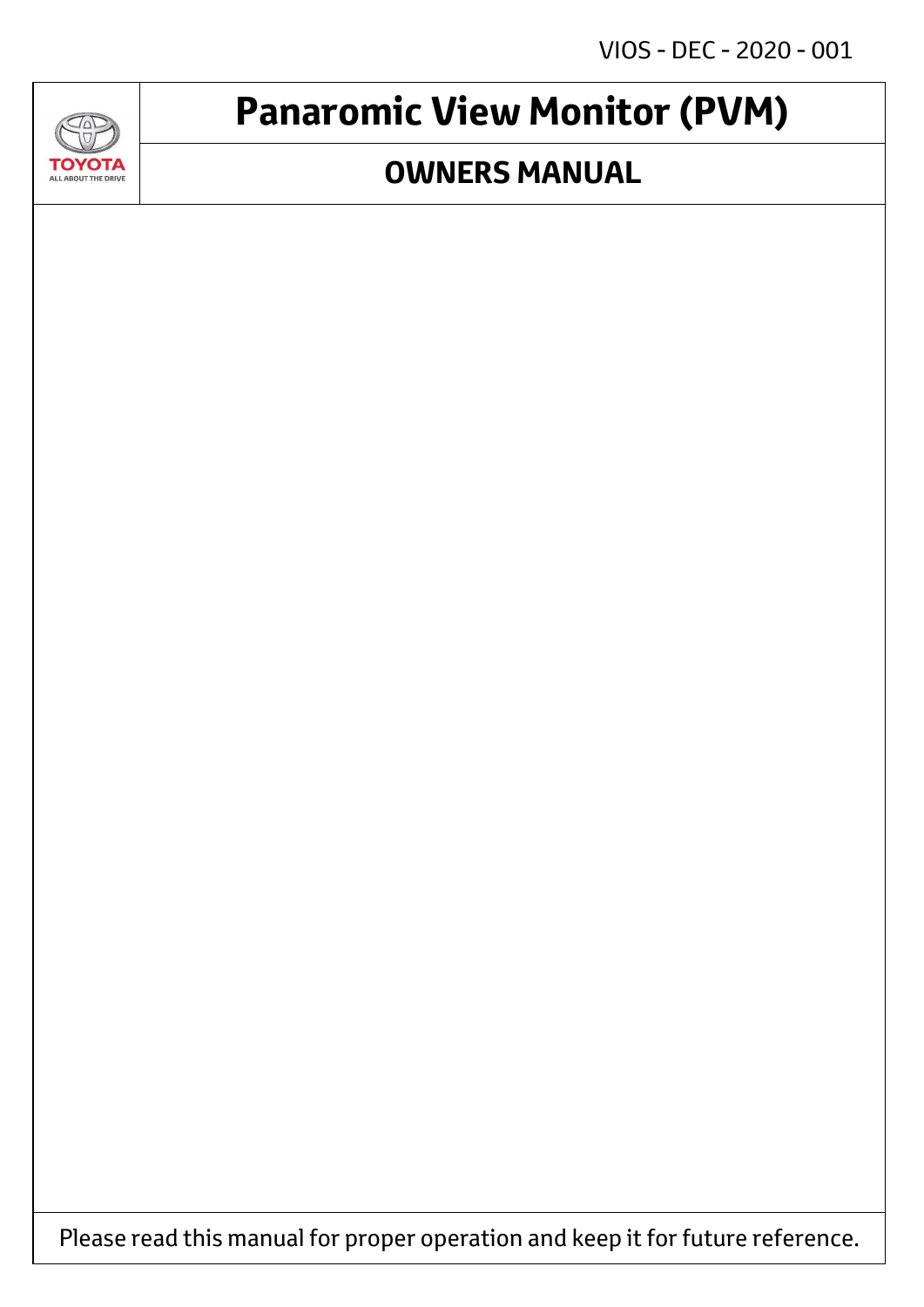

## **TABLE OF CONTENTS**

### **<Panoramic View Monitor (PVM)>**

| <b>Section</b> | <b>Title</b>                                                         | Page           |
|----------------|----------------------------------------------------------------------|----------------|
| 1.0            | <b>Statements &amp; Declarations</b>                                 |                |
| 1.1            | <b>Safety Instructions</b>                                           | 1              |
| 2.0            | <b>Getting Started</b>                                               |                |
| 2.1            | Background / Introduction                                            | 2              |
| 2.2            | Information                                                          | $\overline{2}$ |
| 2.3            | <b>PVM Features</b>                                                  | $\overline{2}$ |
| 3.0            | <b>Operating <panoramic (pvm)="" monitor="" view=""></panoramic></b> |                |
| 3.1            | 360° Rotation Shortly                                                | 3              |
| 3.2            | Gear: Reverse Mode (R)                                               | 4              |
| 3.3            | Gear: Parking / Neutral / Drive Mode (P/N/D)                         | 5              |
| 3.4            | <b>Turn Signal Mode</b>                                              | $\overline{7}$ |
| 3.5            | <b>MOD Mode</b>                                                      | 7              |
| 3.6            | Car model color change                                               | 8              |
| 3.7            | <b>Blind spot</b>                                                    | 8              |
| 4.0            | <b>Troubleshooting (If Available)</b>                                |                |
| 4.1            | Simple Troubleshooting                                               | 10             |

Please read this manual for proper operation and keep it for future reference.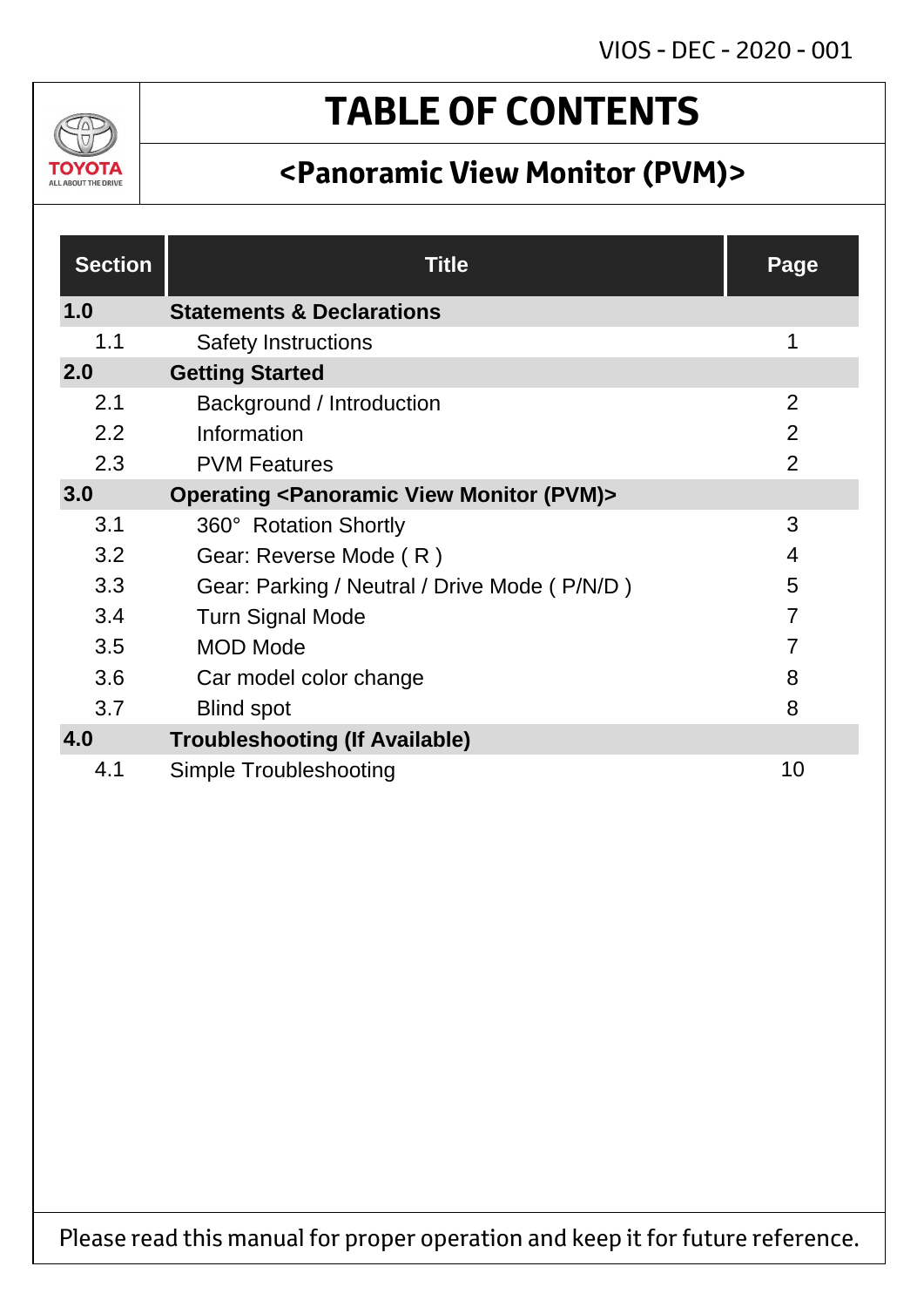# **SECTION 1.0**

### **Statements & Declarations**

#### **Safety Instructions 1.1**

### **Warning**

ΤΟΥΩΤΔ ALL AROUT THE DRIVE

> The panoramic view monitor plays a subsidiary device in order to help driver checking surroundings around the vehicle.Please be sure that before driving, the visual check vehicle surroundings with mirrors before ready to go is necessary. Please pay attention to the following notices and instructions when using the panoramic view monitor.

### **Cautions**

- Drivers shall not depend on the panoramic view monitor only. There have some different tolerance from the image and the actual object.
- Be sure to check vehicle surroundings visually before driving.
- When use panoramic view monitor, not only focus on monitor, but please also use vehicle mirrors to check actual conditions
- The position of guide line displayed on the monitor may differ from actual condition. Please check surround actual condition.
- When the tire size changed, the guide line position displayed on the screen will also be different.

### **Notice**

- Do not use high-pressurized water column to wash panoramic view monitor to avoid damage.
- The distances between the vehicle and objects may differ from the actual distance
- There are blind spots around the vehicle so will not be displayed in panoramic view monitor
- The light condition around each camera is different, so light displayed on the image my differ
- The image from four cameras are combined. The border of the four image clarity may decline which is normal
- The car display image may differ from actual car, purpose is to simulate car's surrounding

Please read this manual for proper operation and keep it for future reference.  $\vert$  1/10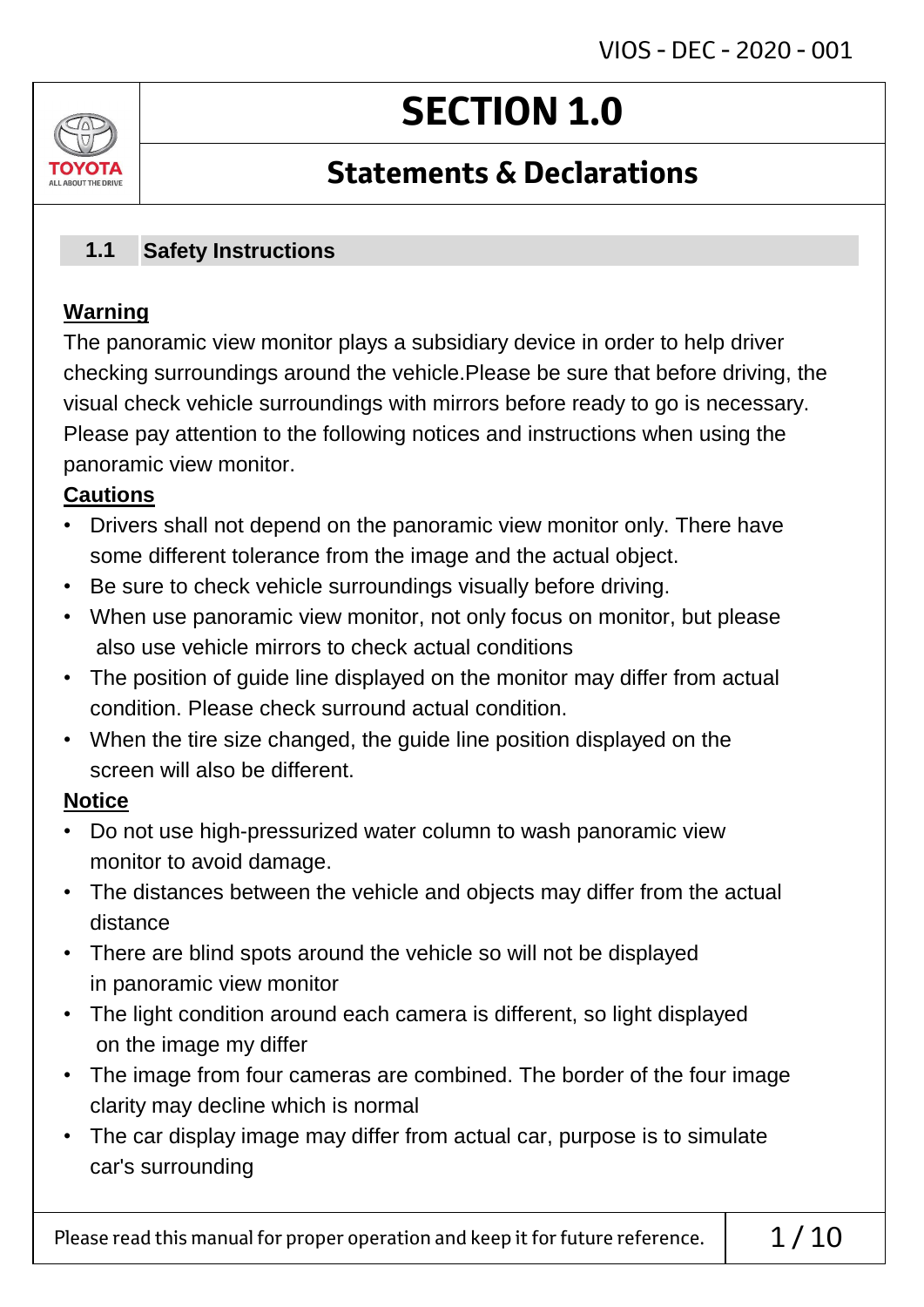# **SECTION 2.0**

### **Getting Started**

#### **Background / Introduction 2.1**

Panoramic View Monitor (PVM) System has 4 cameras installed at front / rear and left / right side mirror of the car, where its 360-degree bird's eye view is displayed on the Display Audio for guidance of blind spot areas against the car.

#### **Information 2.2**

•

ALL AROUT THE DR

The screen illustrations used in this manual are examples, and may different from the image of actual car displayed on unit.

#### **PVM Features 2.3**

- Assist blind spot area visibility by seamless image with front, back or left and right view.
- PVM guide line design, seizing distance between periphery obstacles and vehicle itself.
- Front/rear guideline refers to car width which design to assist low speed reversing or driving.
- Due to safety concerns, there will be a black mask area on top of the front view.
- When speed is over 20  $\pm$  5 km/h, the PVM will deactivate and enter in AVX mode.
- Motion object detection mode activated when speed is around 0 km/h.
- Turn signal mode actived when user turn on LH/RH signal below  $20 \pm 5$ km/h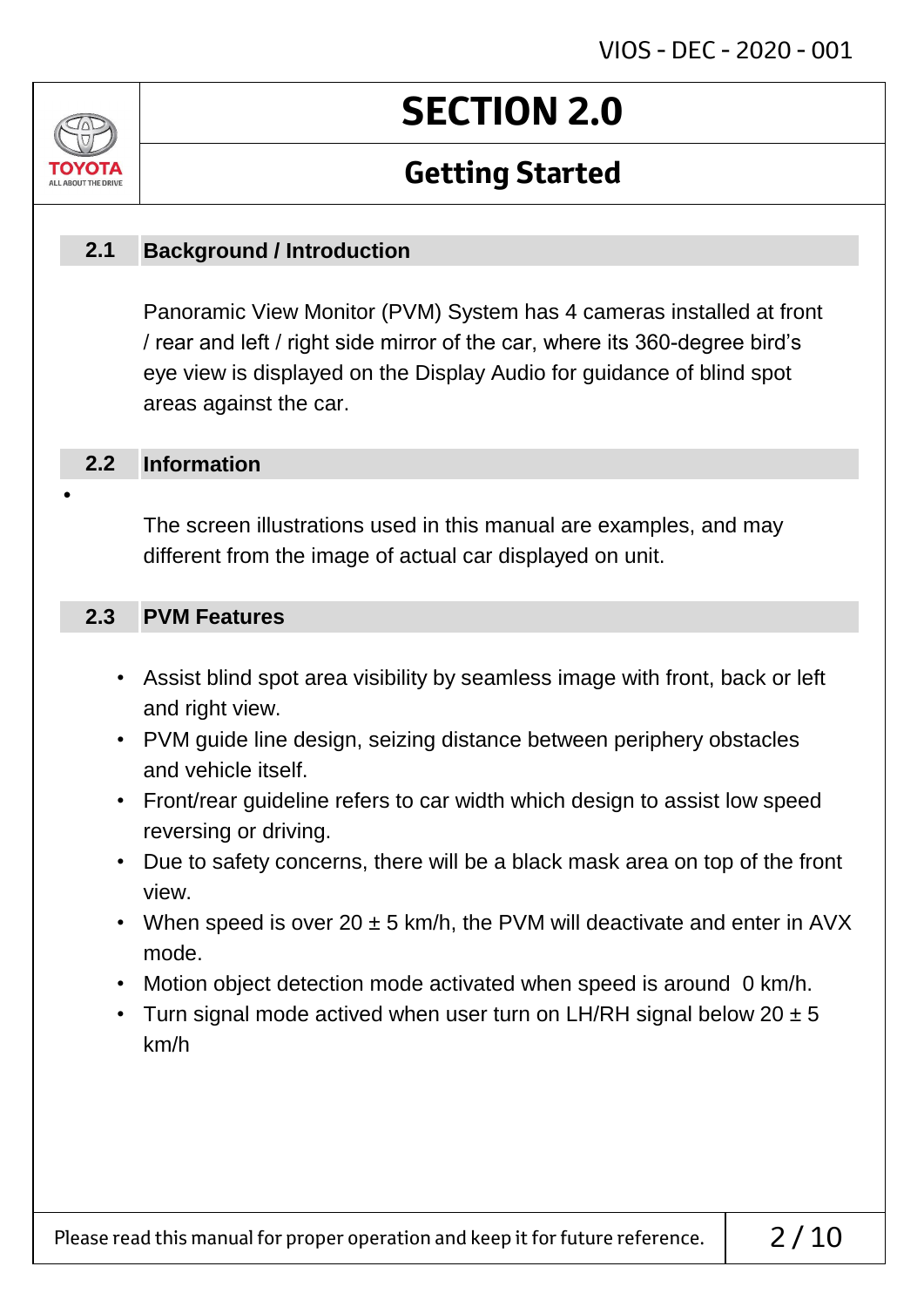

### **Operating <Panoramic View Monitor (PVM)>**

- 1. Press **H** Apps icon to enter Apps mode.
- 2. Then, press  $\bigodot$  PVM icon to enter PVM mode.



#### **360° Rotation Shortly 3.1**

When press PVM icon to enter PVM mode, car model will display 360° rotation shortly and it is able to skip 360° preview by one-click.

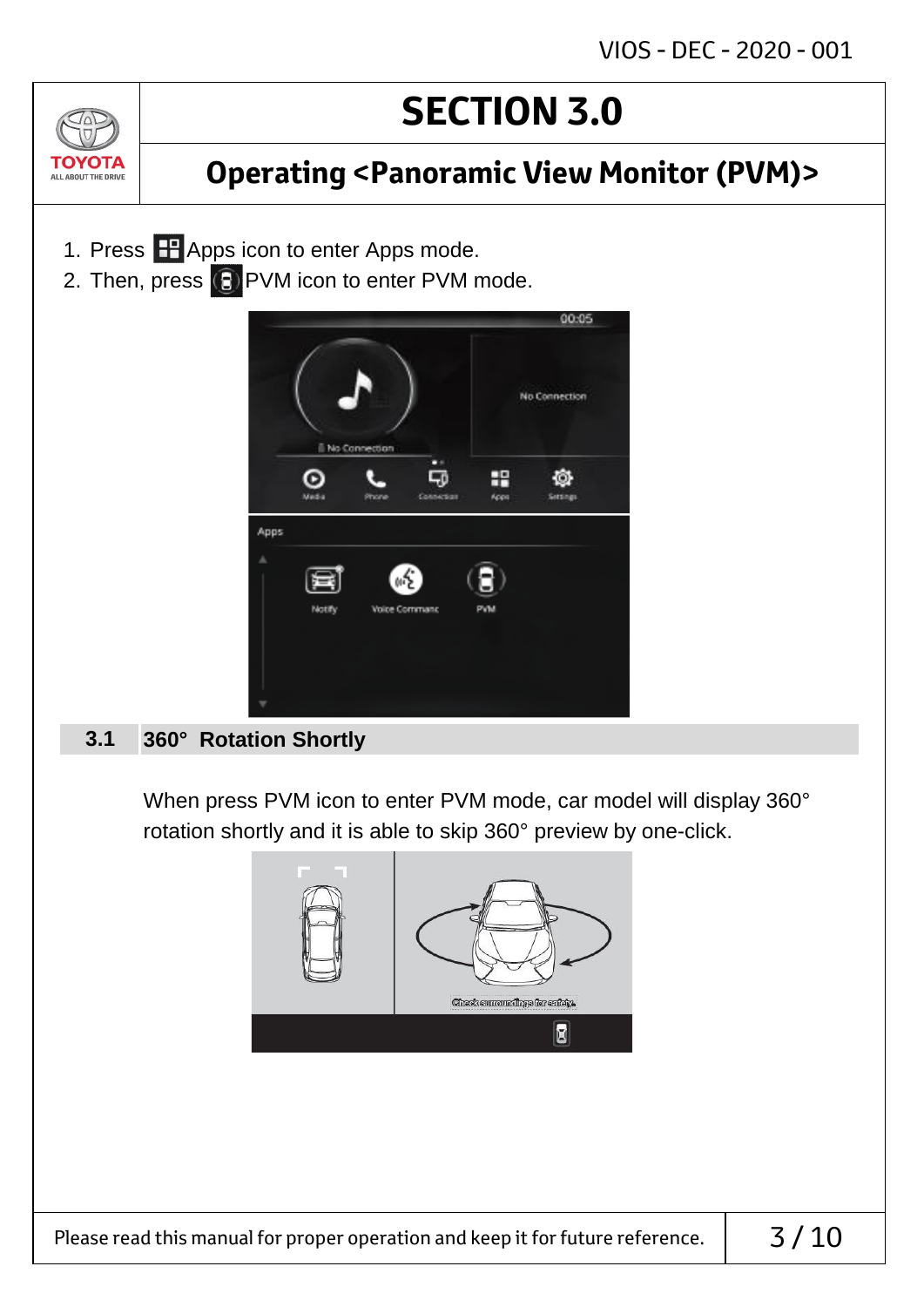

### **Operating <Panoramic View Monitor (PVM)>**

#### **Gear: Reverse Mode ( R ) 3.2**

When Reverse Gear is engaged, the Display Audio will display panoramic image specified for reversing mode in 2-3 seconds automatically (please refer to the image below).



- The image show surrounding bird view and rear view to assist driver.
- Please be aware the distance with periphery obstacle.
- The panoramic image is a simulated aerial view. When the obstacle is close to the car, please stop the car and confirm actual secure distance before you go



Please read this manual for proper operation and keep it for future reference.  $\vert 4/10$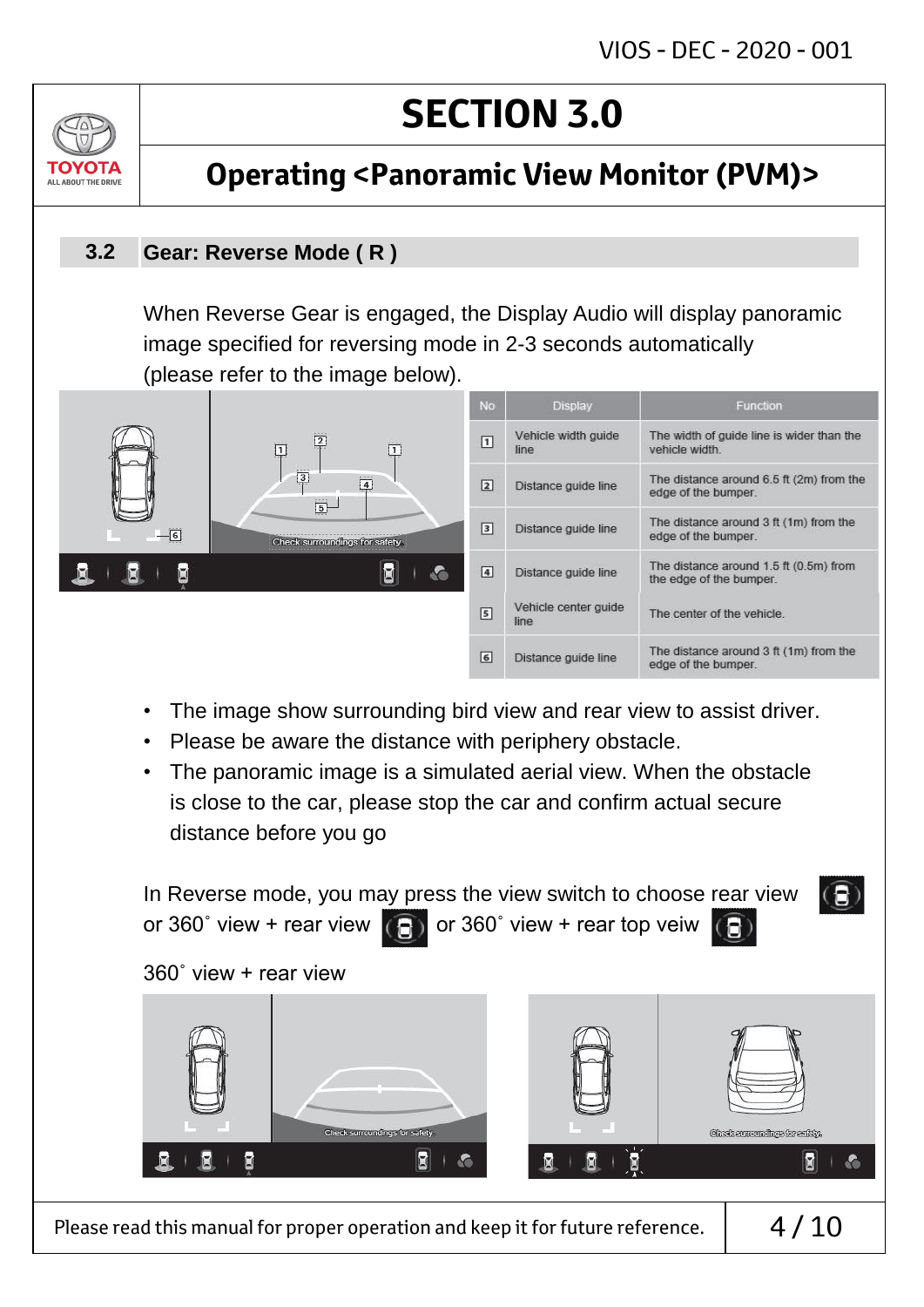

### **Operating <Panoramic View Monitor (PVM)>**

#### **Gear: Parking / Neutral / Drive Mode ( P/N/D ) 3.3**

The car will keep displaying the PVM-ahead image mode if the shift lever at P/N/D and the speed under  $20 \pm 5$  km/h.



- Due to safety concerns, the front view will not show the whole image. There will be a black mask area on top of the front view.
- The front guide line has blue lines. Please pay more attention to the distance with periphery obstacles when you drive. The front guide line 1 is about 3 ft. (1m) from the edge of the bumper.
- When you reverse, please use left/right side mirror to check surrounding area. Press icons to switch to different view.

360˚ view + front top view 360˚ view + front right view

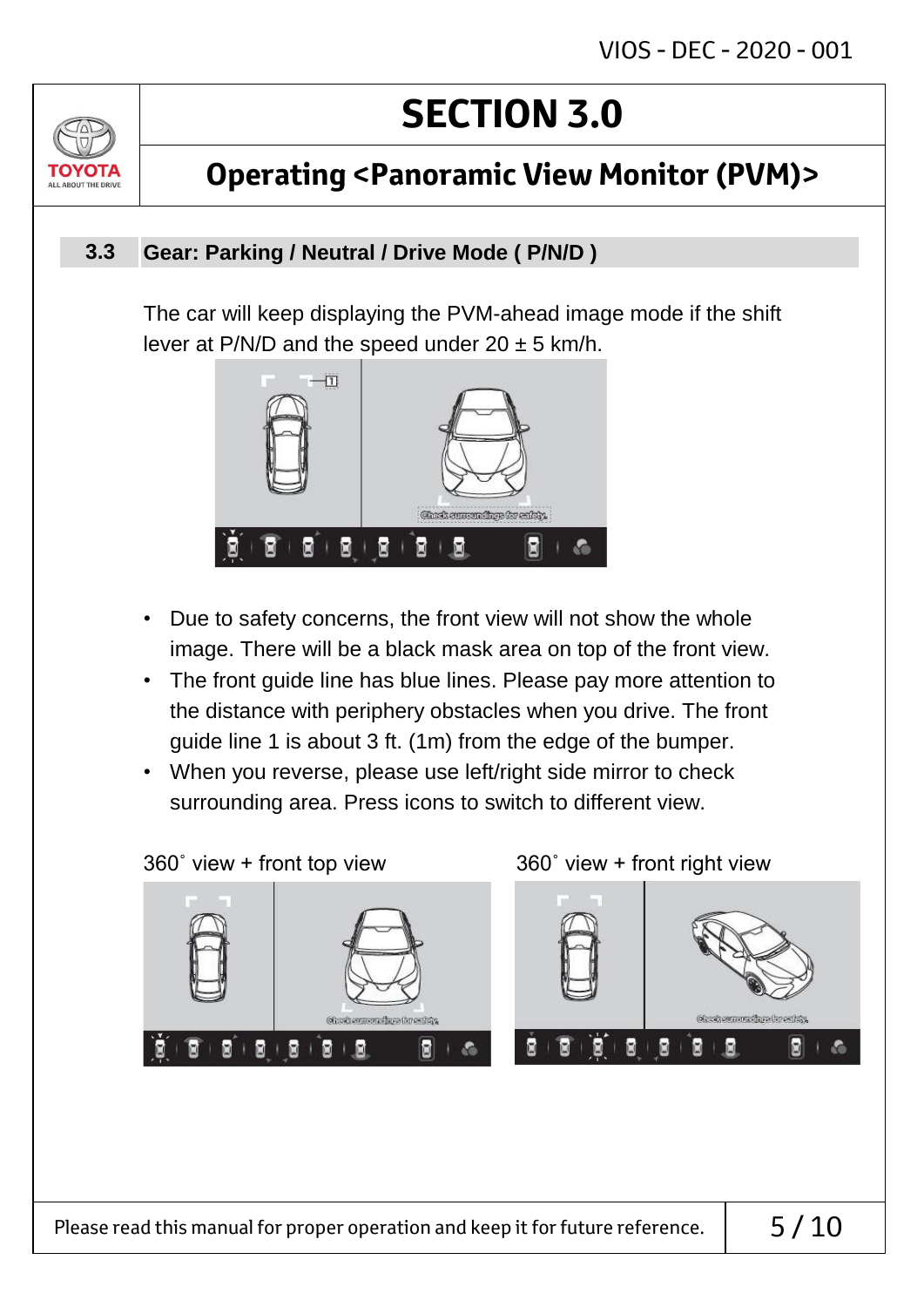circult entropy of the adopted blog.

图 1-8

E

 $+5$ 

 $\overline{8}$   $\overline{8}$ 

itseker romaingeforer ti

М

Ø

B

ū

 $-2$ 

E

П

闅

ß

В

## **SECTION 3.0**

### **Operating <Panoramic View Monitor (PVM)>**



360˚ view + rear left view Rear view

<u>Jvl</u>

TOYOTA ALL ABOUT THE DRIVE

> jobs skeunerneihoge for exitaty. Ē ß Ø.  $B + B$ П E 上酒

360˚ view + front left view

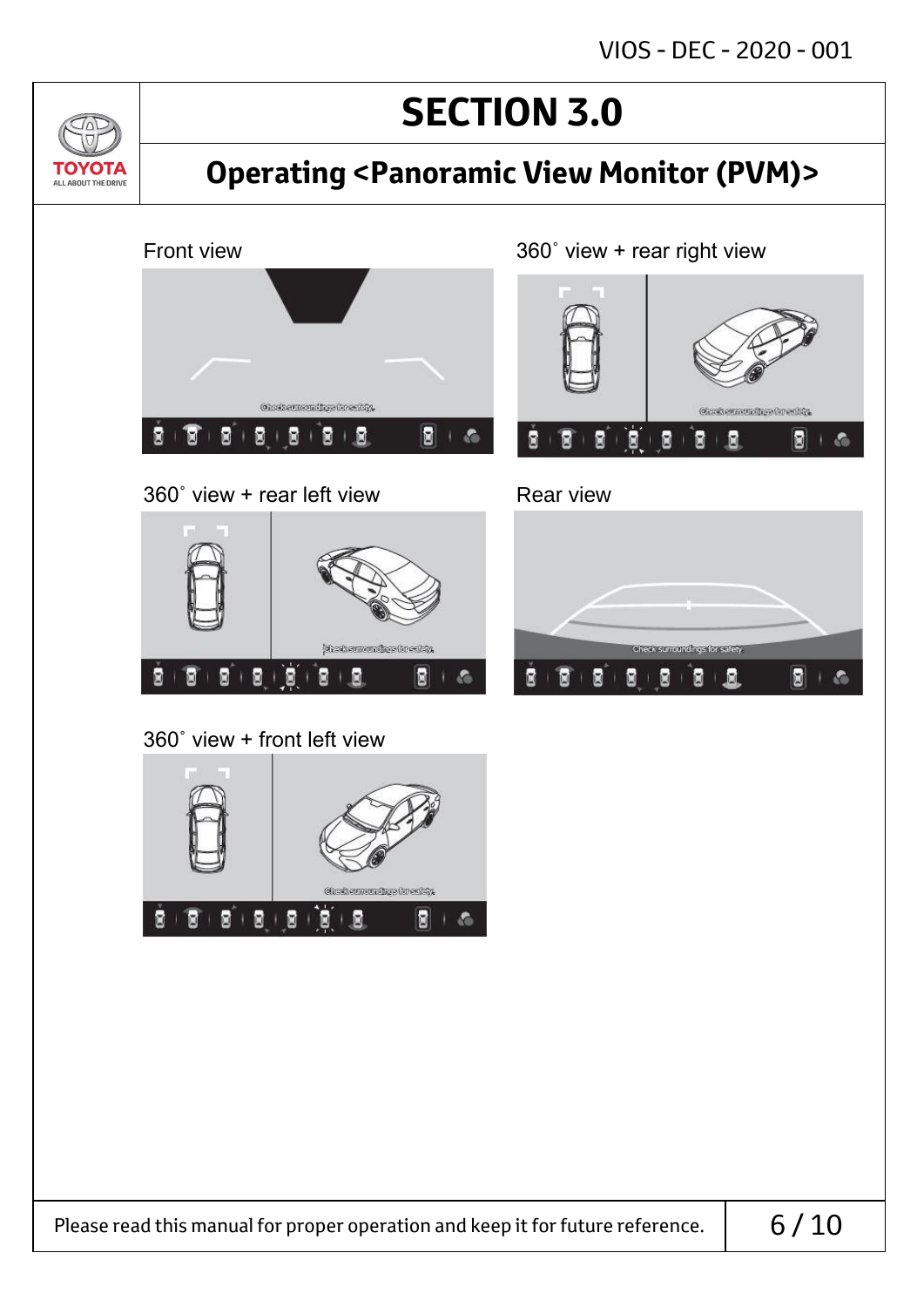

**Operating <Panoramic View Monitor (PVM)>**

#### **Turn Signal Mode 3.4**

When the driver turn the left or right signal on and the speed is under 20  $\pm$  5 km/h, The side view will be triggered.

360˚ view + 3D RH side view 360˚ view + 3D LH side view



#### **MOD Mode 3.5**

The PVM detects moving object and shows the direction of object coming from with yellow alarm.

Please be noted that the MOD is available only when the speed is around 0 km/h.

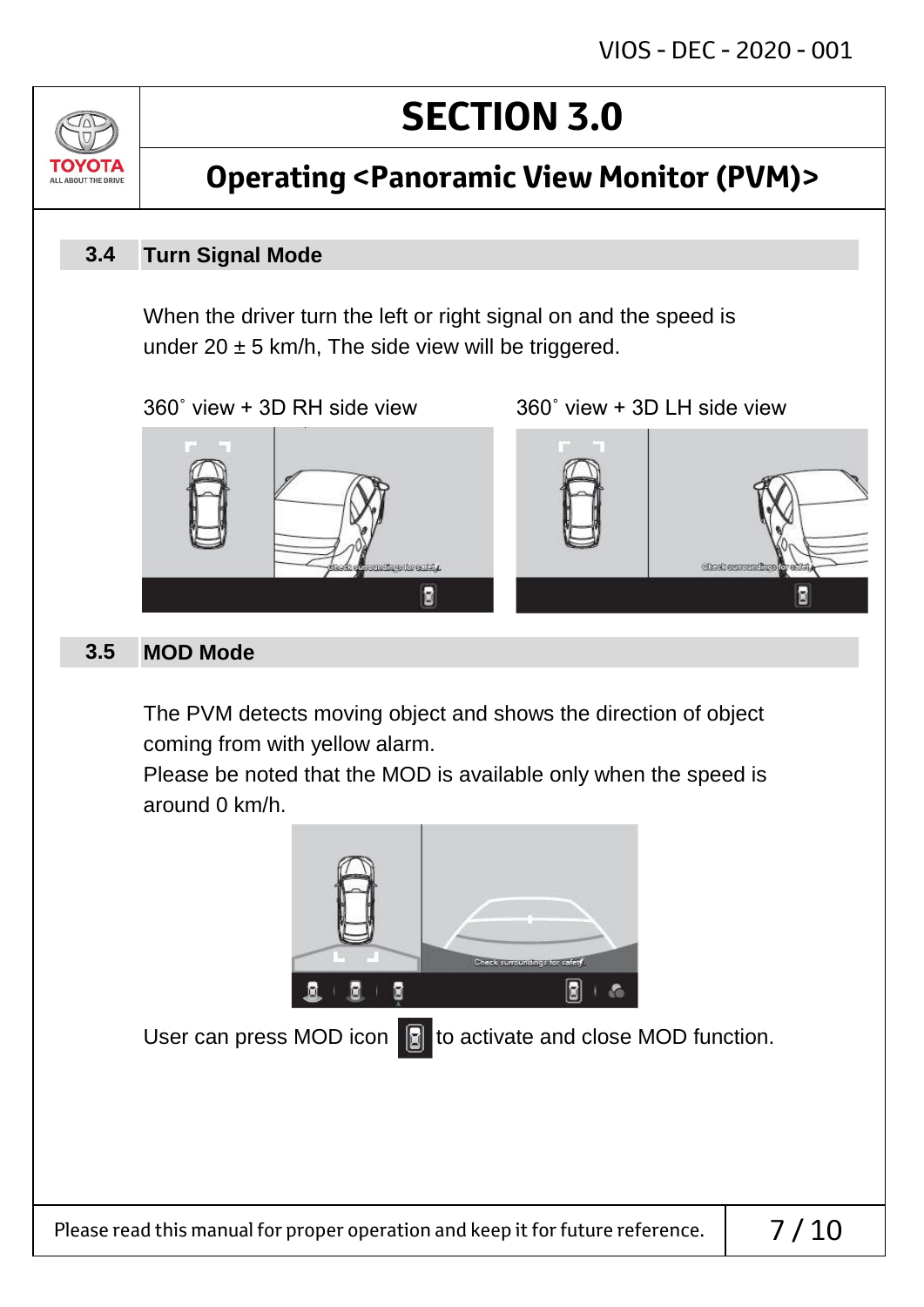ALL AROUT THE DRIV

## **Operating <Panoramic View Monitor (PVM)>**

#### **Car model color change 3.6**

In P/N/D/R mode, press  $\bullet$  "color change icon" can switch color of car model.



#### **Blind spot 3.7**

The aerial panoramic image comes from the use of optical principle, where intersection parts of four cameras are for image clipping process to build panoramic effect, hence, four connection parts of images listed below would cause image to temporarily disappear and drivers are requested to pay special attention.



Please read this manual for proper operation and keep it for future reference.  $\vert$  8/10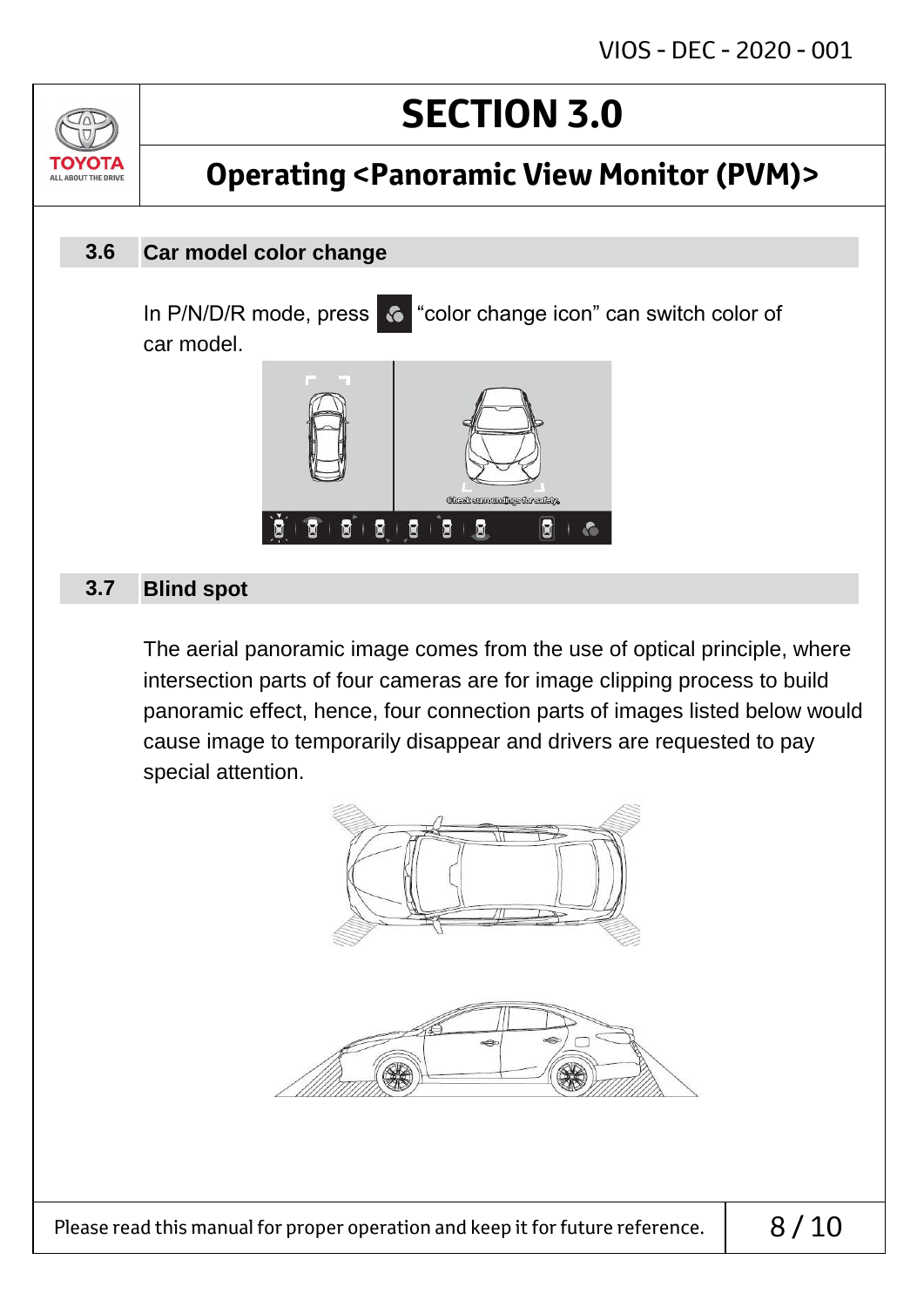

### **Operating <Panoramic View Monitor (PVM)>**

Objects may not be detected from some angles. The objects underneath the bumper or on the ground may not be detected when they are displayed at front or rear viewing angle (Grey parts in oblique lines).

- The images from four cameras are in color difference under versified light source due to light incoming angle discrepancies, which is normal.
- The guide lines in the front left/right side of car mode are aligned due to shooting position/angle difference from left/right rear mirrors; however, mild staggered position of doors is normal.
- PVM display area is constricted, where the further part from the car body will present image deformation, which is normal.
- PVM camera are precision device. Do not hit camera, which might cause abnormal situations like failure or damage
- PVM is to aid and reinforce display of periphery blind areas against the car body. When you drive, you still must make use of the left/right side mirrors and rear view mirrors.
- When you reverse, some conditions (Ex.: weather, light) might constrict image. Do not drive your car only by the display.
- PVM image might be affected or incorrect with the change of tire size; hence, we do not suggest you to change tire size.
- Heavy impact or displacement from collision might cause PVM image to diverge right or left, worsening image connection. To resume normal operations, image calibration and part replacement may be required.